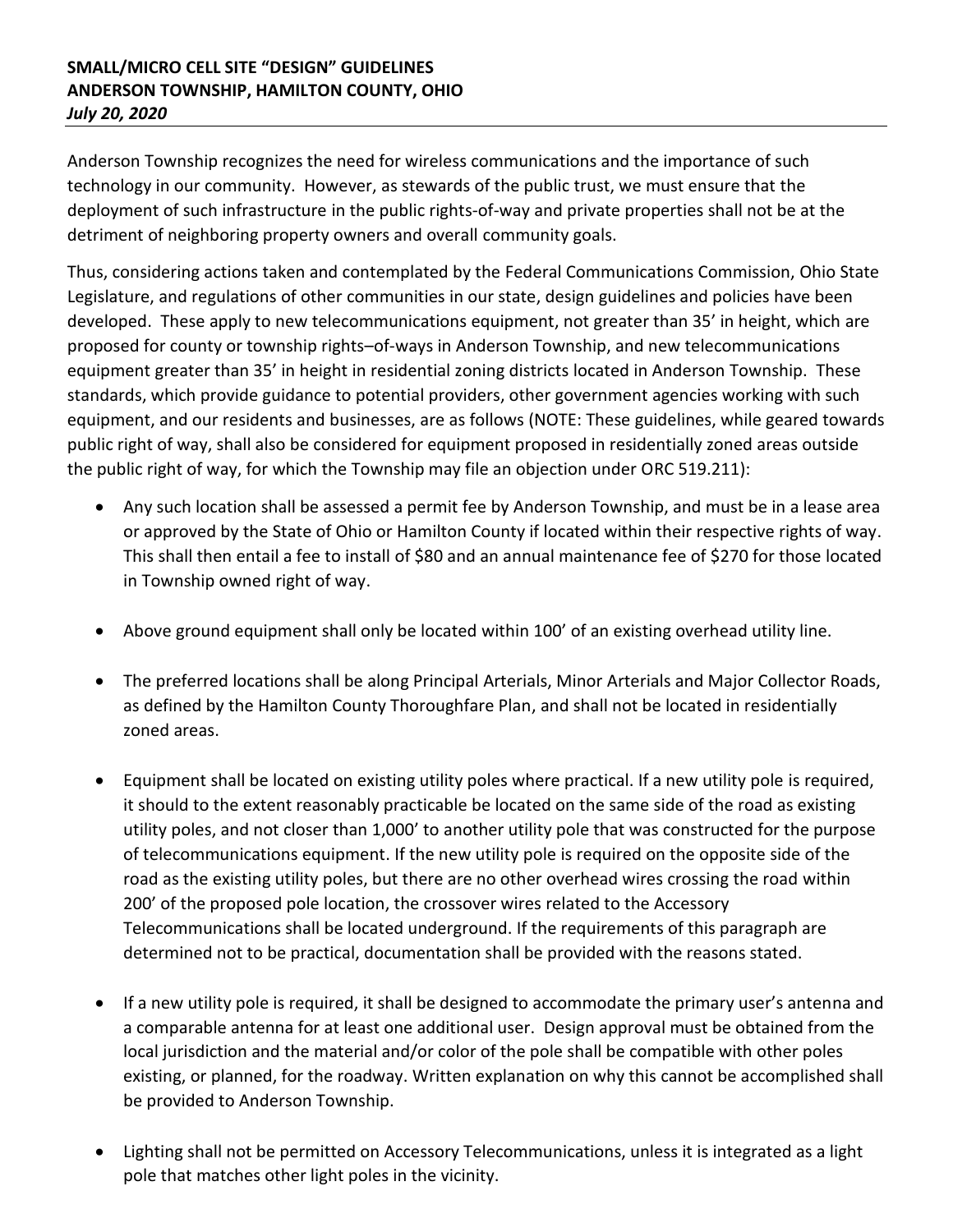• The owner/agent/controlling party for the utility pole shall provide Anderson Township with contact information (name, phone number, email address, etc.) of the individual responsible for its maintenance and leasing.

## Appearance:

- Any ground mounted equipment shall be completely screened with landscaping providing yearround screening, based on the applicable rights-of-way standards, and subject to design approval by Anderson Township and the Hamilton County Engineers Office or Ohio Department of Transportation. If required landscaping cannot be installed, then the equipment shall be underground. Maintenance of all landscaping shall be the responsibility of the utility provider. Accessory Telecommunications and associated landscaping shall not obstruct adequate sight distance at intersections. Anderson Township staff shall inspect landscaped screening upon installation.
- In all areas along Local Roadways, as defined by the Hamilton County Thoroughfare Plan, Small Cellular Facilities shall be designed to be consistent and complementary with the surrounding environment in terms of height, materials, color, scale, and design; and the Zoning Administrator reserves the right to determine whether a deviation from the consistent design is in the best interest of the public.

Stealth Design for Small Cellular Facilities shall be used in rights-of-way along Principal Arterials, Minor Arterials and Major Collector Roads, as defined by the Hamilton County Thoroughfare Plan and the following requirements shall be satisfied (NOTE: Stealth Designs that do not comply with the above requirements and other related factors shall not be approved):

- o (a) All Stealth Designs shall utilize the latest technology that is available for the purpose of blending the structure into the environment.
- $\circ$  (b) The Stealth Design shall render it minimally visible to the casual observer.
- o (c) It may be attached to an existing structure, if it is designed to integrate seamlessly into the structure that it is attached to with regard to architecture, materials, color, etc. The overall design shall not substantially increase the height of the structure on which is located, nor shall it substantially project off the face of the structure.
- $\circ$  (d) It may be constructed as a new freestanding structure, if it is designed to be consistent and complementary to the surrounding structures and area with similar architecture, materials, color, height, scale, etc.
- $\circ$  (e) It may be constructed in a freestanding manner that mimics other features that are present in the immediate vicinity, such as street lights, trees, etc. It shall be virtually identical to the feature that it is mimicking and shall maintain the same height, size, pole diameter, fixture type, tree species, etc.
- $\circ$  (f) All related equipment, electrical boxes, conduit, wiring, mounting equipment and the like shall not be visible.

## *Enabling Legislation*

Section 519.211 of the ORC enables Townships the authority to regulate the installation of telecommunications equipment if all of the following conditions apply:

(a) The free-standing or attached structure is proposed to be constructed on or after October 31, 1996.